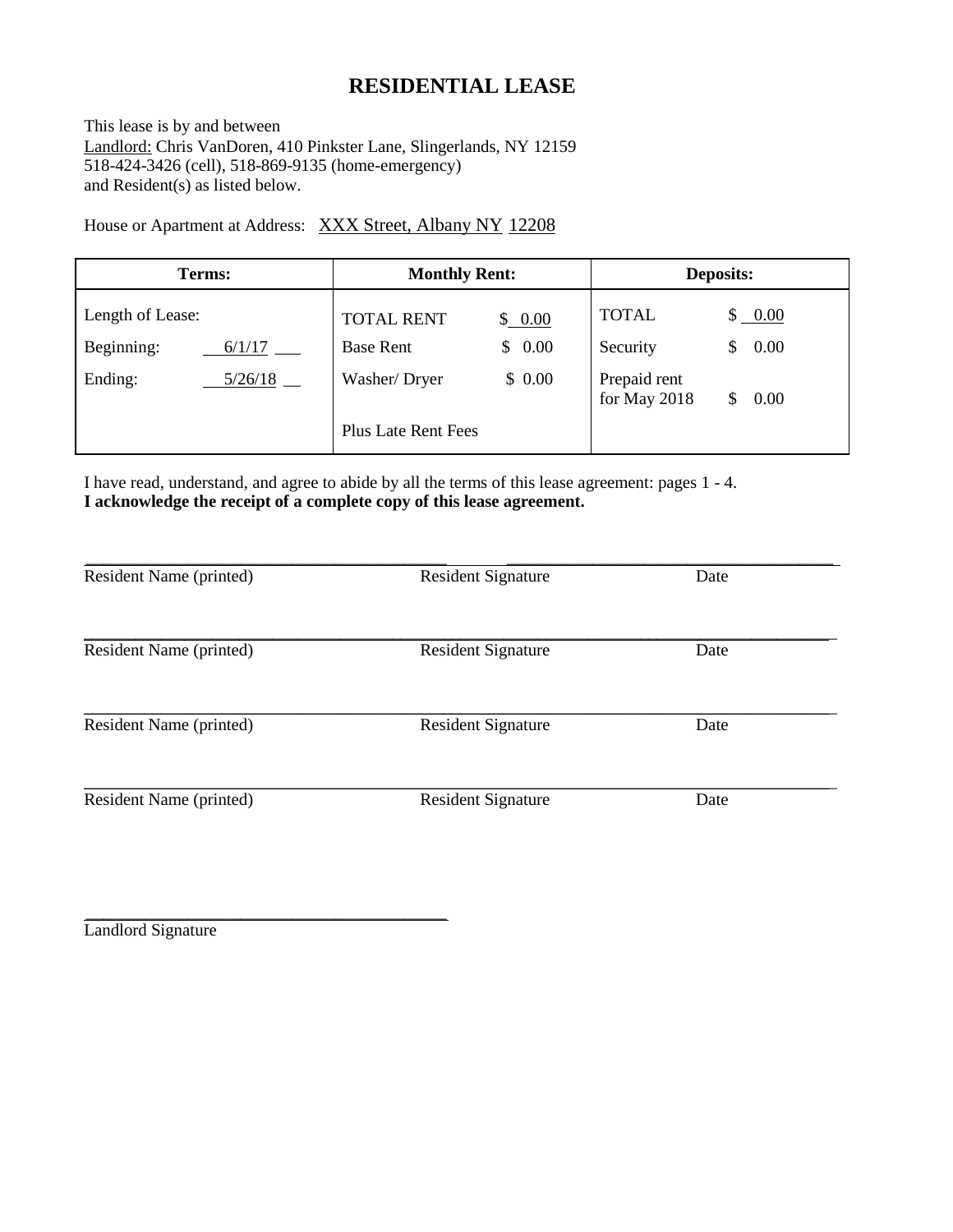# **TERMS OF THIS LEASE:**

### **A. RENT**

- **1 PAYMENT:** Resident will pay Landlord the full monthly rent before midnight the first day of each month. Acceptance of partial rent payment does not waive Landlord's right to an unlawful detainer or eviction.
- **2 LATE RENT:** If rent is not received or postmarked by the  $3<sup>rd</sup>$  day of the month the following additional rent charges will be added for each payee: \$20.00 AFTER THE 3 RD DAY, \$20 MORE AFTER THE 15<sup>TH</sup> DAY, \$20 MORE ON THE 1<sup>ST</sup> OF EACH FOLLOWING MONTH. If a mailed payment has no postmark it must be received by the  $3<sup>rd</sup>$  mail day after the  $3<sup>rd</sup>$ .
- **3 NSF:** Non-sufficient fund (aka bounced) checks must be replaced by a money order or cash for rent PLUS a \$25 CHARGE, PLUS APPROPRIATE LATE FEE.
- **4 WHO IS RESPONSIBLE FOR RENT:** All Residents are responsible for all debts. Residents are responsible for paying the Rent and any other money due to Landlord under this Lease or as a result of any breach of this Lease. Each and every Resident is individually responsible for paying the full amount of such debts, not just a proportionate share.
- **5 EVICTION:** If Resident violates any of the terms of this Lease, Resident MAY BE EVICTED IMMEDIATELY AND WITHOUT PRIOR NOTICE. In the event that Resident does not vacate voluntarily upon eviction, Landlord may bring an eviction action. If Landlord excuses a specific violation of a particular section of the Lease by Resident and thereby waives his right of eviction, such waiver is not deemed to be a waiver regarding any subsequent violation.
- **6 DUTY TO PAY RENT AFTER EVICTION:** If Resident is evicted for a lease violation during the term of this lease, Resident must pay the full monthly rent until 1) the apartment is re-rented or 2) the date this lease ends. If the Apartment is re-rented for less than the rent due under this Lease, Resident will be responsible for the difference until the date this lease ends.

# **B. SECURITY DEPOSIT**

- **1.** It is the goal of the Landlord to return the security deposit in full at the end of the lease, however the Landlord may keep all or part of the security deposit for:
	- **a)** Any damage to the Apartment beyond ordinary wear and tear.
	- **b)** Rent, late fees, or other money owed to Landlord.
	- **c)** Moving prior to the completion of the term of the lease.
	- **d)** Not cleaning apartment to a VERY CLEAN condition per the provided move-out checklist. Current version of move-out checklist available at [www.stroseapartments.com.](http://www.stroseapartments.com/)
	- **e)** Not providing a forwarding address at time of move-out.
- **2.** The balance of the security after any charges will be returned by then end of the month following the lease to the address on file or provided by the tenant

### **C. USE OF APARTMENT**

- **1. PARTIES**: Parties or gatherings of 20 or more people are prohibited. Use of the basement by more than 6 people is prohibited. Violation of the prohibitions will be determined by the landlord and will incur a \$200 add'l rent charge per occurrence. Kegs are prohibited on the premises – empty or full. There will be a \$100 fine for each keg that is determined to have been on the premises plus an automatic \$200 charge for 20 people. No open fires or bonfires permitted, \$100 fine for each violation. Violations occurring in the common areas will be split between apartments.
- **2. OCCUPANCY AND USE:** Only the persons listed as Residents may live in the apartment. Persons not listed as Residents may occupy apartment for no more than 2 days per week or 10 days without re-occurrence in 90 days without the prior written consent of Landlord. Residents may use the apartment and utilities ONLY for normal residential purposes.
- **3. SUBLETTING:** Resident may lease (SUBLET) the apartment to other persons, assign this lease or sell this lease ONLY with the prior written consent of Landlord.
- **4. RESTRICTIONS:** No antennas or satellite dishes shall be installed. Attics may not be used except for storage. No metal tipped dartboards allowed. No sign or advertisement shall be placed upon the exterior or in the windows. No sheets or towels shall be used to cover the windows. Air conditioners must be removed from windows from October 1 to April 1. Residents are responsible for following all city, state, or federal laws, rules & regulations and zoning requirements.
- **5. PETS:** Resident MAY NOT ALLOW ANIMALS of any kind in or near the apartment for any period of time without the prior written consent of the Landlord. If permission is given, Landlord may rescind the right to keep a pet. Violations will incur a \$100 fine per incident and lead to eviction.

### **6.** ADDITIONAL AGREEMENTS:

| Page 2 of 4 | <b>INITIALS</b> |
|-------------|-----------------|
|             | <b>INITIALS</b> |
|             | <b>INITIALS</b> |

.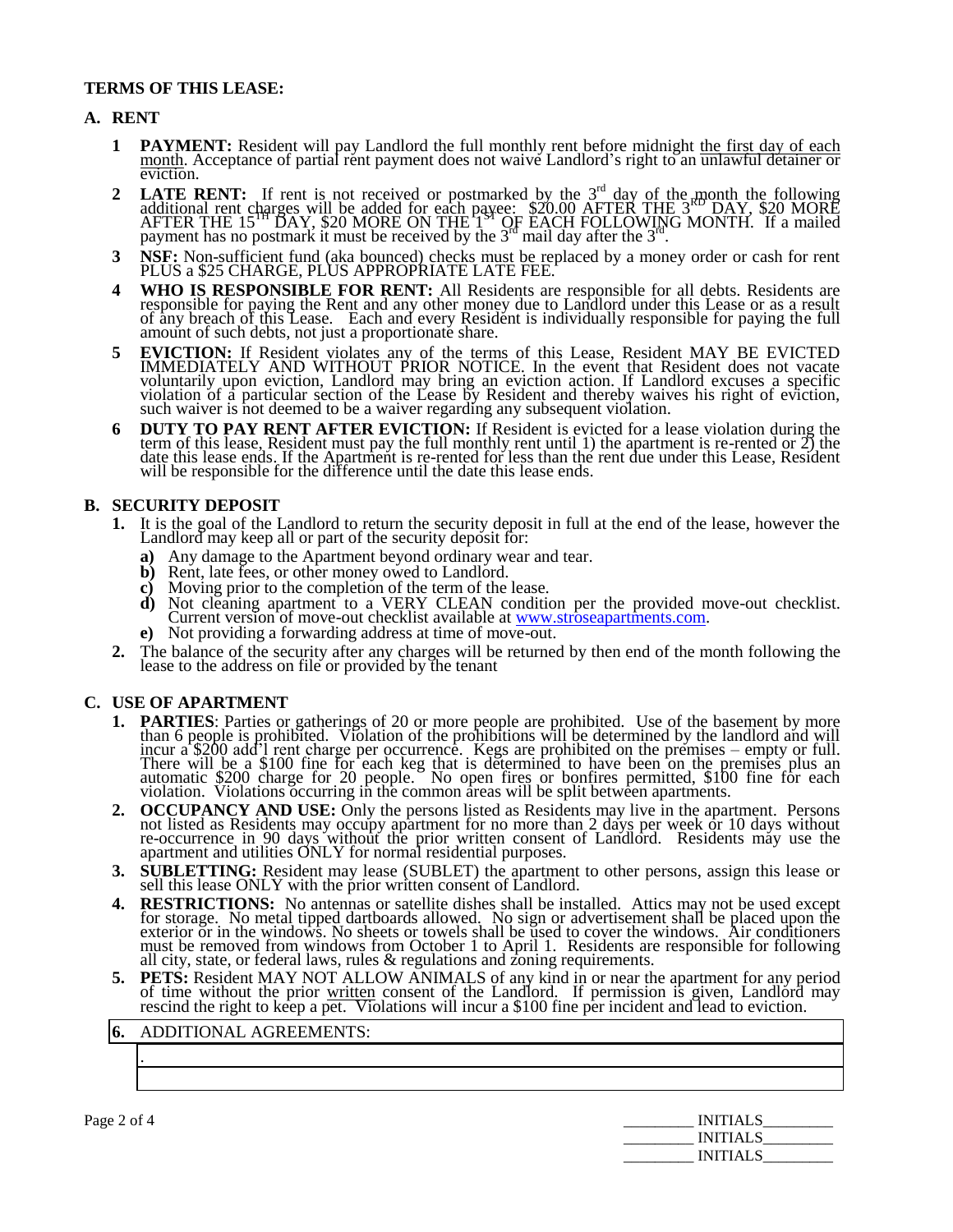# **7. RESIDENT PROMISES:**

- **a)** Not to act in any way that is illegal or dangerous or which would cause a cancellation, restriction or increase in premium in Landlord's insurance. If there is a break-in or other damage which is attributable to tenants' illegal actions or large parties, tenants will pay all associated costs.
- **b)** Not to damage or misuse the premises or waste the utilities provided by Landlord or allow her/his guests to do so.
- **c)** Not to make alterations or remove any fixtures or to paint the premises without the prior written consent of Landlord.
- **d)** Not to act in a loud, boisterous, unruly or thoughtless manner or disturb the rights of the other residents to peace and quiet or allow her/his guests to do so.
- **e)** To keep the apartment clean and orderly, particularly during the period it is being shown to prospective residents or pay cost for cleaning.
- **f)** To allow management the right to conduct inspections of Apartment for maintenance and housekeeping. If the condition of unit is found unacceptable, resident will have an opportunity to correct the condition. If resident receives two unacceptable inspections, Landlord reserves the right to terminate the lease.
- **g)** To give immediate notice to Landlord of any necessary repairs.
- **h)** To IMMEDIATELY TELEPHONE AND GIVE NOTICE of radiator leaks, running toilets, dripping or running faucets, roof leaks, or other conditions requiring immediate attention.
- **i)** To neatly store their trash outside and to weekly bring all trash to the curb or pay for removal.
- **j)** If trash removal violates city rules (too much trash or wrong time) to pay city fines (\$250).
- **k)** To keep the outside of the property and porches, neat, and free of litter at least weekly on trash day or pay cost of cleaning. Trash may not be stored on porches.
- **l)** To be responsible for snow and ice removal on driveways and parking areas.
- **m)** To park or drive only in spots designated by Landlord (if any). If any vehicle is parked or driven in an improper location, Landlord may have the vehicle towed or charge owner \$50 per violation, to be charged equally against all residents if the owner cannot be determined.
- **n)** To keep exterior doors locked. If doors are found unlocked a \$20 charge will be assessed per violation or \$40 if the door provides access to a common area.
- **o)** To stay off all roofs. There will be a \$75 charge for each violation.
- **p)** Grills may not be used on porches or within 10' of the structure (city law). Violations will incur a \$50 charge. Flammable liquids may not be stored in or near structure (lighter fluid, gas, etc).

# **6. LANDLORD PROMISES:**

- **a)** To keep the apartment in reasonable repair and make necessary repairs within a reasonable time after notice by Resident, except when damage is caused by the intentional or negligent conduct of the Resident or her/his guests.
- **b)** To maintain the apartment compliant with health and safety codes except when a violation of the codes have been caused by the intentional or negligent conduct of the Resident or guests.
- **c)** To provide sidewalk snow removal, lawn cutting, and landscaping services as needed.

- **7. UTILITIES**  $\Box$  Cold Water  $\Box$  Sewer  $\Box$  Trash.
	- **b**) Paid By Resident:  $\Box$  Electricity  $\Box$  Gas / Heat  $\Box$  Internet / Cable
	- **c)** Tenants must maintain Electric and gas for the entire duration of the lease and have the account set up 10 days before the start of the lease.

### **8. REPAIRS, DAMAGE & CLEANING:**

- a) Landlord shall have the right to repair any damage caused by resident or their guests and charge the reasonable cost of same to resident unless the repair or damage is caused by reasonable wear and tear. Hourly rates for repairs or cleaning if done by landlord or staff during business hours will range from \$20 - \$60. (\$20 min charge/visit) Such charges are payable within 15 days of repair. Late fees will apply to each payee if not paid within 30 days.
- b) Installed televisions (if any) will be repaired or replaced at the tenants' expense for any breakdown that is not covered under warranty.
- c) Some apartments have high-value features that are very expensive to repair or replace; sample repair cost estimates include \$500 for an original wood interior door, \$500 to refinish one room's wood floor, \$1,500 for a granite countertop.
- d) The tenant agrees to replace at the tenants own expense all glass broken during the term of this lease, regardless of the cause of the breakage.
- **9.** Landlord shall not be liable to resident for loss of heat, water or use of any facilities of the apartment complex if said loss is due to any reason beyond the control of the Landlord.
- **10**. Resident acknowledges responsibility to check SMOKE DETECTORS & CO DETECTOR MONTHLY and report any problems in its function.
- **11**. **This apartment does not contain a sprinkler system**

| Page 3 of 4 | <b>INITIALS</b> |
|-------------|-----------------|
|             | <b>INITIALS</b> |
|             | <b>INITIALS</b> |